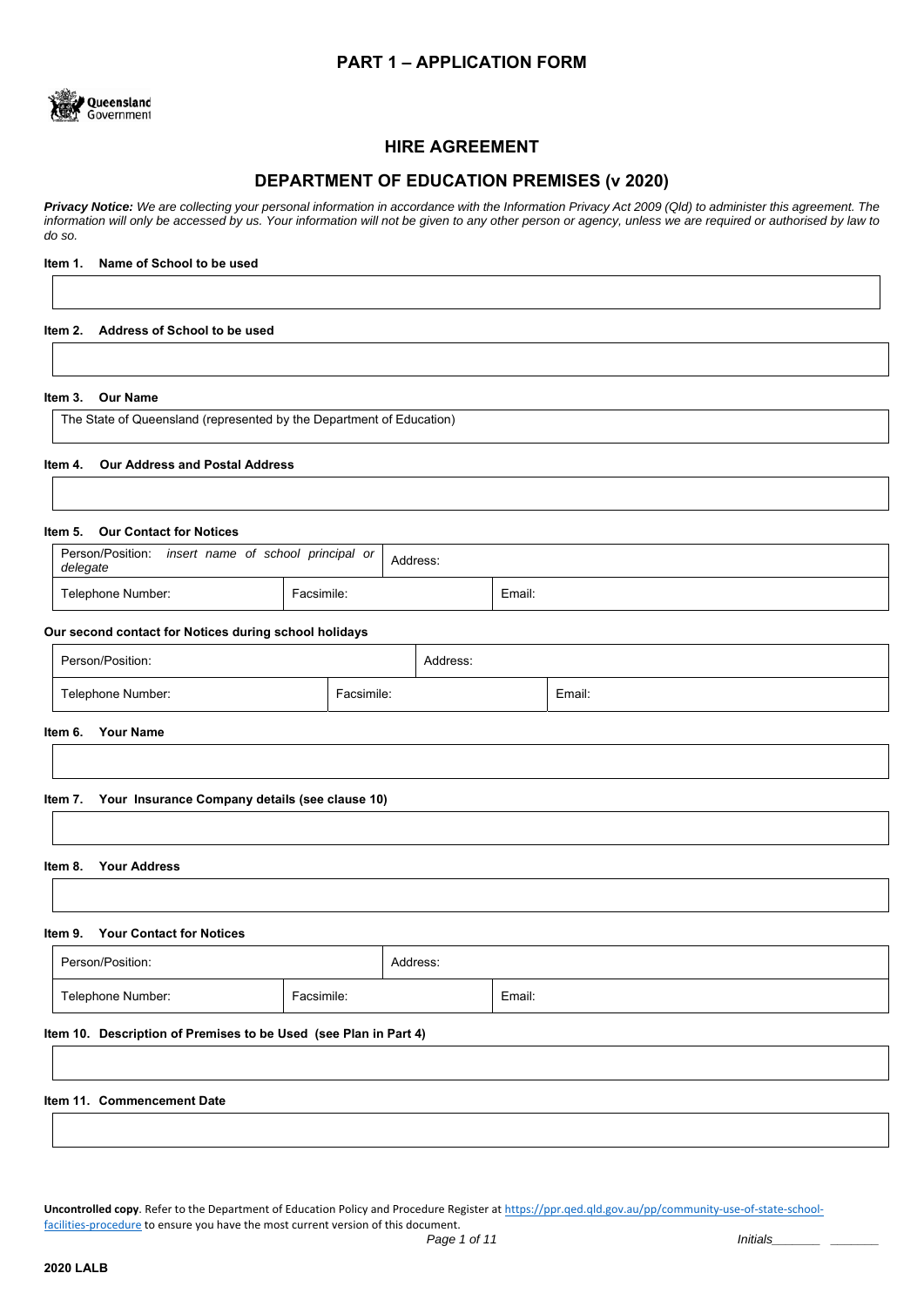# **PART 1 – APPLICATION FORM**

## **Item 12. Termination Date**

| Amount Payable:                         | Payment Time/s:                                                                                             | Method of Payment: |        |
|-----------------------------------------|-------------------------------------------------------------------------------------------------------------|--------------------|--------|
|                                         |                                                                                                             |                    |        |
| Item 14. Do we require a Security Bond? |                                                                                                             |                    |        |
| Yes/No                                  | Amount Payable:                                                                                             |                    |        |
| Item 15. Permitted Use                  |                                                                                                             |                    |        |
|                                         |                                                                                                             |                    |        |
|                                         |                                                                                                             |                    |        |
|                                         |                                                                                                             |                    |        |
|                                         |                                                                                                             |                    |        |
|                                         |                                                                                                             |                    |        |
|                                         |                                                                                                             |                    |        |
|                                         | Item 17. Our Equipment you can use - use a separate inventory sheet if necessary                            |                    |        |
| Item 16. Time/s of Use                  |                                                                                                             |                    |        |
| Item 18.<br>Cleaning                    |                                                                                                             |                    |        |
|                                         |                                                                                                             |                    |        |
| <b>OR</b>                               | We are responsible for the cleaning of the Premises at your cost and this cost is included in the Hire Fee. |                    | Yes/No |

## **Item 19. Will liquor be consumed, supplied, or sold at the Premises?**

Yes/No **If Yes, Show P & C Approval has been obtained, where applicable.** (see clause 26)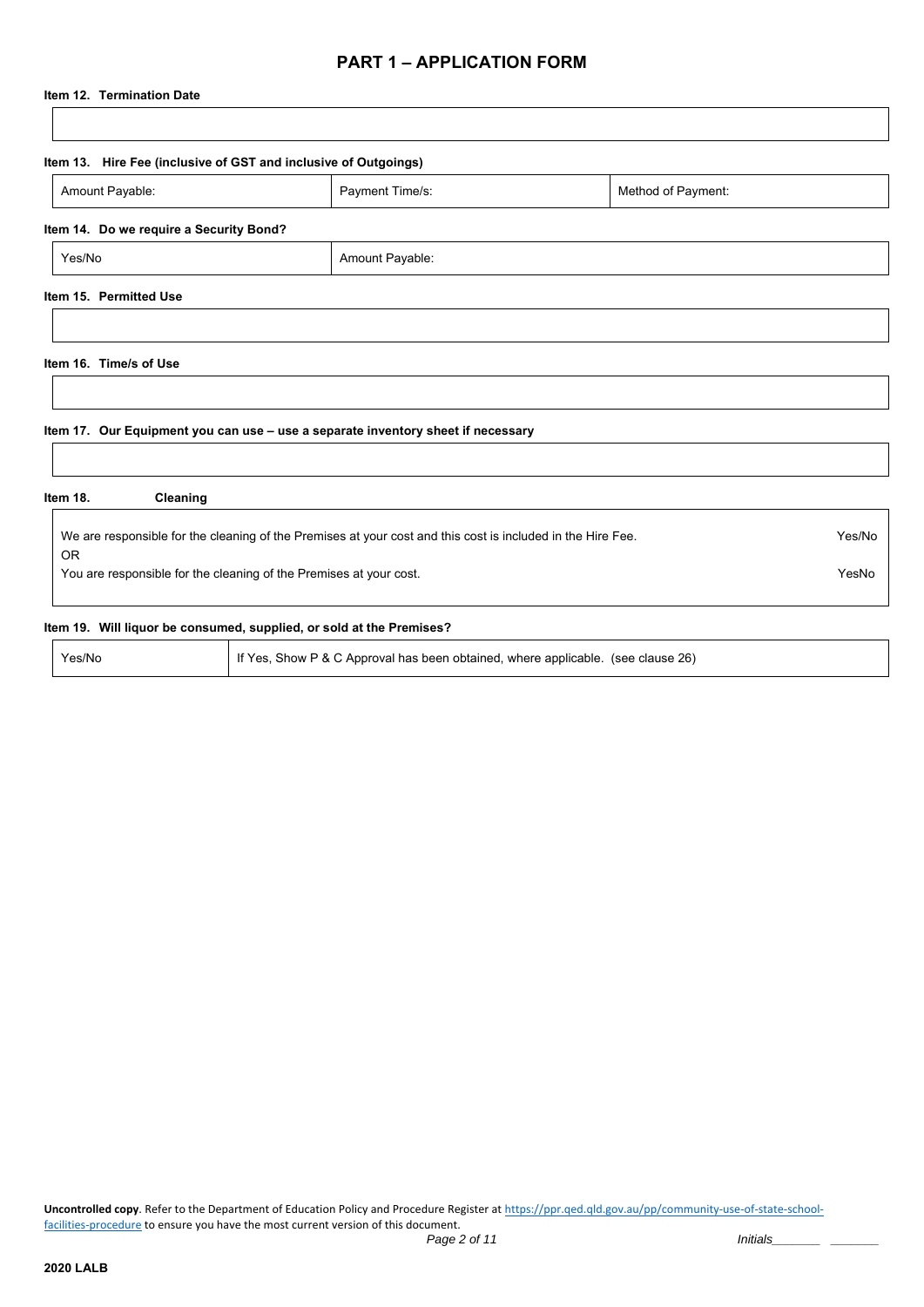# **PART 1 – APPLICATION FORM**

### **Item 20. Attachments**

You are required to lodge the following supporting documentation with us (or an explanation why it is not required) **before** you sign this agreement in order that we may consider and approve your application to hire the Premises. All supporting documentation must be current at the date of signing this agreement and remain current throughout the term of this agreement.

Tick the box to confirm the attachments to this application.

- **□** Certificate of currency of public liability insurance
- **□** Certificate of currency of workers' compensation insurance
- **□** Documentary evidence of your compliance with blue card requirements
- □ Documentary evidence of all approvals, permissions, licences, certificates and consents required by you to use the Premises for the Permitted Use (including any local council permits and development applications)
- □ Documentation required in order for you and your Personnel to legally carry out the proposed use (e.g. training certificates and qualifications)

### **Item 21. Execution**

| Our signature                                                                           | <b>Execution Date</b> | <b>Witness</b>       |
|-----------------------------------------------------------------------------------------|-----------------------|----------------------|
| Signature of School Principal                                                           | $\prime$              | Signature of Witness |
| Name of School Principal                                                                |                       | Name of Witness      |
| Your signature                                                                          | <b>Execution Date</b> | <b>Witness</b>       |
| Signature                                                                               | $\prime$<br>$\prime$  | Signature of Witness |
| <b>Full Name</b>                                                                        |                       | Name of Witness      |
| The person signing warrants that they have<br>authority to sign this agreement for you. |                       |                      |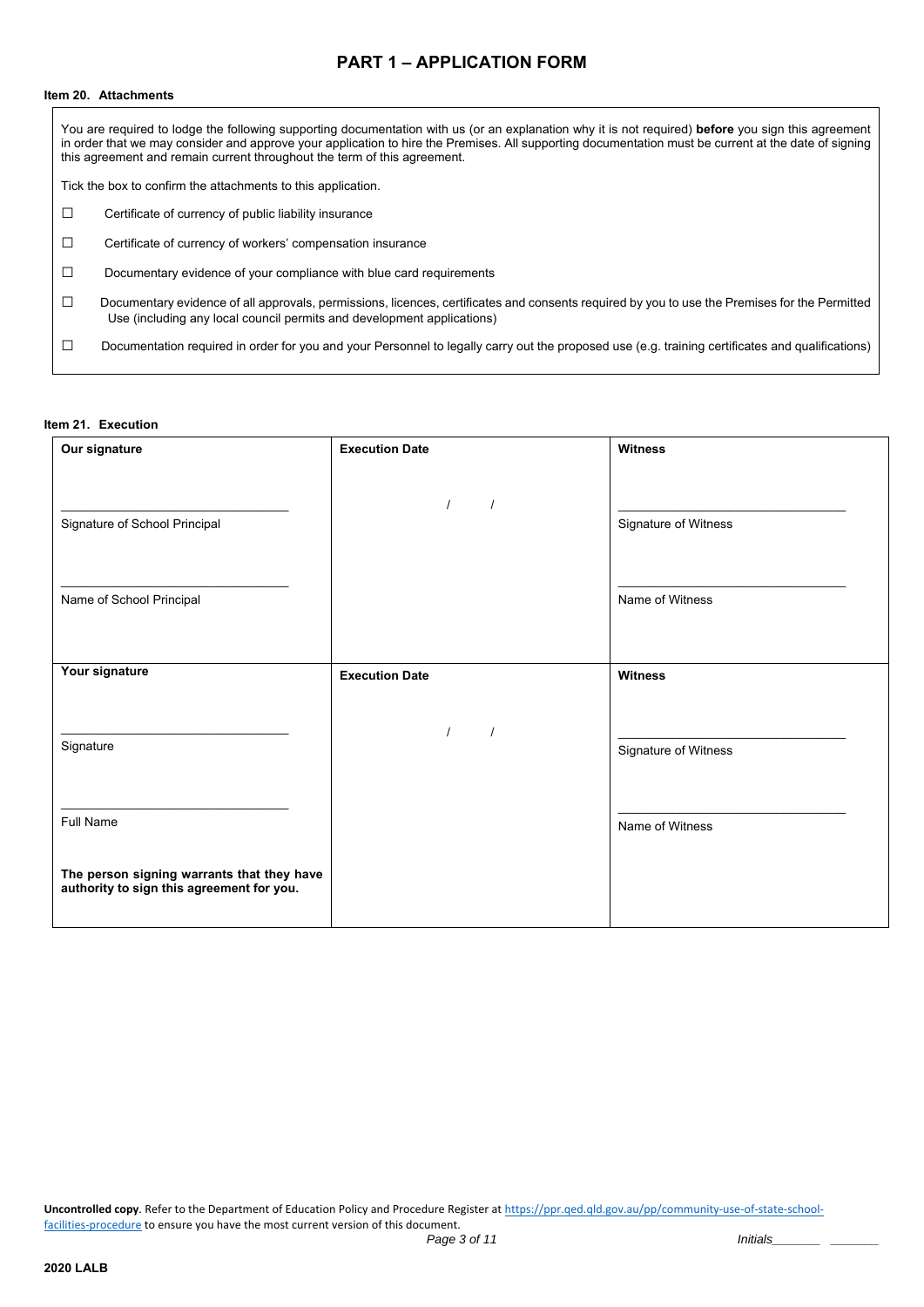#### **1. MEANING OF WORDS**

| "Approvals"         | all approvals, permissions, licences,<br>certificates and consents required by any<br>laws relating to your use of the Premises.                                                  |
|---------------------|-----------------------------------------------------------------------------------------------------------------------------------------------------------------------------------|
| "Business Day"      | a day (other than a Saturday, Sunday or<br>public holiday) on which banks are open<br>for business in Queensland.                                                                 |
| "Commencement Date" | the day on which this agreement<br>commences as set out in Item 11.                                                                                                               |
| "GST"               | has the same meaning as in A New Tax<br>System (Goods and Services Tax) Act<br>1999 (Cth);                                                                                        |
| "Hire Fee"          | the hire fee specified in Item 13.                                                                                                                                                |
| "Outgoings"         | means water, electricity, gas, telephone<br>and telecommunications charges.                                                                                                       |
| "Participants"      | all persons participating in the activities<br>set out in the Permitted Use.                                                                                                      |
| "Permitted Use"     | the use of the Premises as described in<br>Item 15.                                                                                                                               |
| "Personnel"         | your members, officers, employees,<br>contractors, agents and all other persons<br>authorised by you.                                                                             |
| "Premises"          | the land, buildings and facilities as<br>described in Item 10 and as shown on the<br>plan in Part 4 and the equipment<br>identified in Item 17 which is to be<br>licensed to you. |
| "School"            | the School specified in Item 1.xx                                                                                                                                                 |
| "Security Bond"     | the security bond specified in Item 14.                                                                                                                                           |
| "We", "us" or "our" | the State of Queensland (represented by<br>the Department of Education).                                                                                                          |
| "You" "your"        | the person or organisation named in Item<br>6.                                                                                                                                    |

#### **2. INTERPRETING THIS AGREEMENT**

- 2.1 This agreement consists of the following, which make up and govern the entire agreement between you and us -
	- (a) Part 1 the Application;
	- (b) Part 2 Standard Conditions;
	- (c) Part 3 Special Conditions;
	- (d) Part 4 Plan of School and Premises; and
	- (e) The written approval referred to under clause 26.
- 2.2 If two or more persons are named in Item 6, their responsibilities under this agreement bind them jointly and each of them separately. For example, we may ask one person to pay money owing to us under this agreement, without asking the other.
- 2.3 A reference to
	- (a) a person includes a reference to an entity recognised by a law, for example, a corporation;
	- (b) a clause is a reference to a clause in this agreement; and
- (c) a numbered item is a reference to the item with that number in Part 1.
- 2.4 The singular shall include the plural and vice versa.
- 2.5 Where the context permits, reference to you shall extend to your Personnel.
- 2.6 A term in Part 2 overrides a term in Part 3 to the extent that they are inconsistent.

#### **3. LICENCE**

- 3.1 We grant and you accept a licence to use and occupy the Premises during the times specified in Item 16.
- 3.2 We may have access to the Premises at any time even when you are using it, provided that we do not interfere with your rights under this agreement.
- 3.3 We authorise you to use the routes of access to the Premises as indicated on the plan in Part 4 and as varied, from time to time.
- 3.4 You must only use the Premises for the Permitted Use.
- 3.5 The rights conferred by this agreement rest in contract only and shall not infer an intention to create in or confer upon you any tenancy, estate or interest in the Premises.
- 3.6 You agree to conduct your activities at the Premises independently of us. You must not represent, or allow anyone else to represent that you or your activities are in any way operated, or endorsed, by us.
- 3.7 The parties agree that their relationship is of licensor and licensee of the Premises. This agreement does not create any joint venture or relationship of principal and agent between the parties.

## **4. HIRE FEE AND SECURITY BOND**

- 4.1 You agree to pay us the Hire Fee in the manner directed by us.
- 4.2 The Hire Fee is inclusive of GST and Outgoings unless otherwise agreed in writing.
- 4.3 If a Security Bond is required in accordance with Item 14, you will pay us the Security Bond in the manner directed by us at the time you sign this agreement
- 4.4 We are entitled to use the Security Bond if you do not repair any damage to the Premises to our satisfaction and if we incur any additional costs and expenses due to your use or activities when using the Premises.
- 4.5 Subject to clause 4.4 we will return the Security Bond (or balance, if any) to you.
- **5. THINGS TO BE LEFT CLEAN AND TIDY**
- 5.1 If you are responsible for cleaning the Premises in accordance with Item 18, you must at your cost and after each period of use, leave the Premises in a clean and tidy condition and in the same condition they were in prior to use.
- 5.2 At the termination or expiry of this agreement, you must at your cost, leave the Premises in a clean and tidy condition and in the same condition they were in, at the Commencement Date.
- 5.3 We may arrange for the cleaning of the Premises at your cost if you do not clean them.
- 5.4 You must not move furniture and equipment on or in the Premises, unless, at the Commencement Date, you have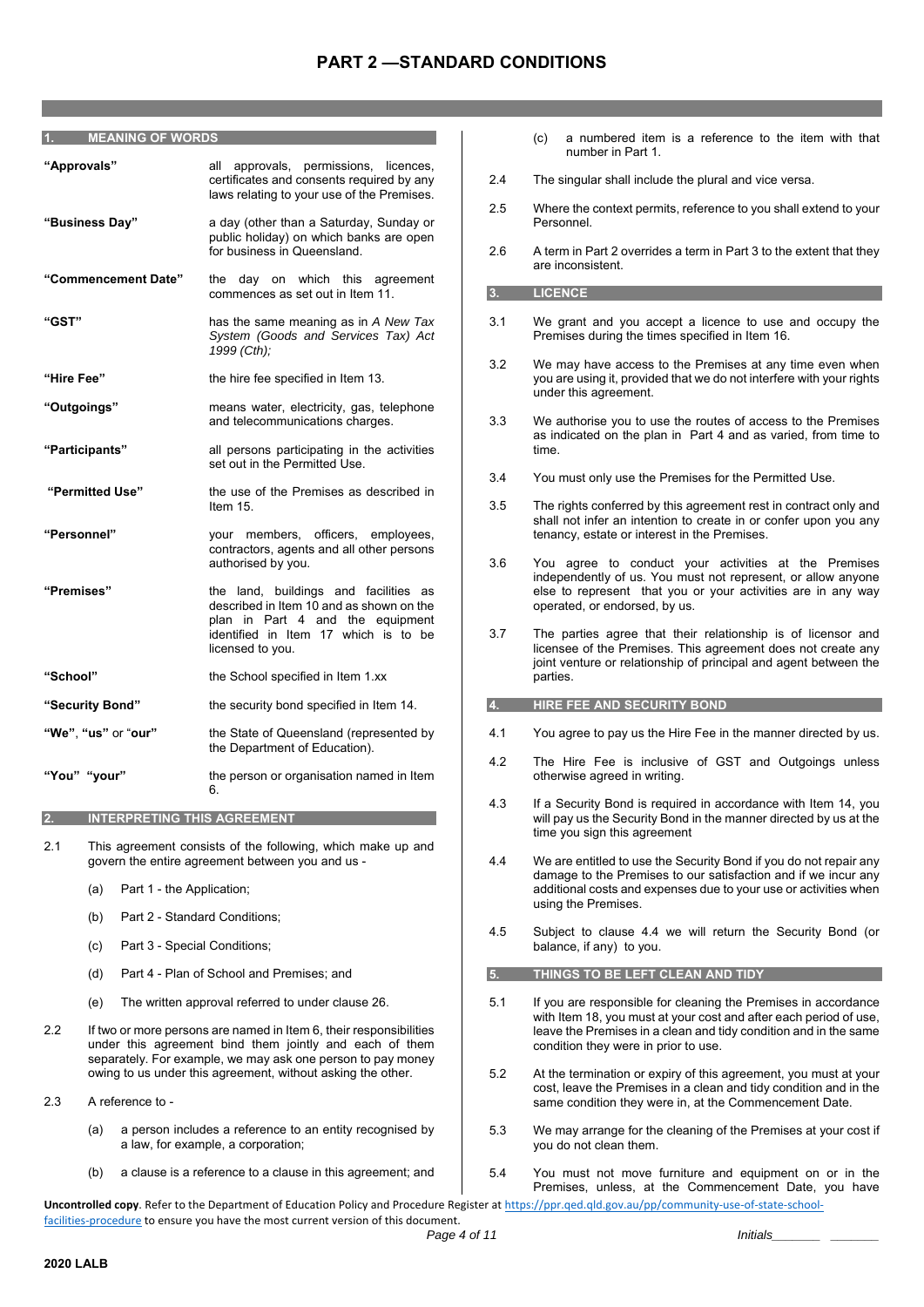received our approval to do so. If we give our approval, you must put the furniture and equipment back in its original position after each period of use and before the termination or expiry of this agreement.

- 5.5 You must not allow any accumulation of useless property or rubbish on the Premises.
- 5.6 You must not use our rubbish bins on the Premises without our consent.

## **6. MAINTENANCE & REPAIR**

- 6.1 You must not cause or allow any damage to the Premises or the School.
- 6.2 You must advise us promptly of any damage to, or defective operation of, the Premises or any of our property (including, machinery, plant or equipment) upon the Premises.
- 6.3 You are responsible for the cost of repair or replacement of any of our property where such repair or replacement is due to your use or activities when using the Premises.
- 6.4 You must not make or cause to be made any alteration, additions or improvements to the Premises.

**7. ASSIGNMENT** 

You must not assign, sub-license or in any manner part with the use and occupation of the Premises or assign the benefit of this agreement unless you are the School's P&C Association and you wish to conduct an activity (such as a fete, art show or similar activity) which is approved by us in writing.

#### **8. ADVERTISING**

- 8.1 You must not erect or display advertising material on the Premises without our written approval.
- 8.2 You must not use advertising to promote the activity at the Premises without our written approval.
- 8.3 As a guide, we will not approve advertising that
	- (a) is of a nature that might imply that we are involved with or endorse the thing advertised;
	- (b) refers to the Premises other than to show the location of the venue; or
	- (c) is, in our opinion, objectionable.

#### **9. INDEMNITY**

- 9.1 You are responsible for
	- (a) damage, loss or injury to any person or property; and
	- (b) the cost of any security or emergency call-out to the Premises,

arising from your use of the Premises.

- 9.2 You will indemnify us, our employees, contractors and agents against all claims for damages, loss, costs or injury arising from your use and occupation of the Premises.
- 9.3 You must pay, within the time set out by us-
	- (a) for any damage to or loss of our property arising from your use of the Premises; and
	- (b) the charges that we decide if you use the Premises outside the times of use in Item 16.

#### **10. INSURANCE**

10.1 You must, take out and maintain at your cost, the following insurance -

(a) *Public Liability* 

A public liability policy of insurance for an amount of not less than twenty million dollars (\$20M) per occurrence with an insurer approved by us.

(b) *Workers' Compensation*

A workers' compensation policy of insurance in accordance with the *Workers' Compensation and Rehabilitation Act 2003.*

- 10.2 You must provide evidence of each policy of insurance to us before you sign this agreement.
- 10.3 You must maintain each policy of insurance during the term of this agreement.
- 10.4 You must notify us in writing as soon as possible prior to any material change in terms, cancellation or other termination of any of the policies required in clause 10.1.
- 10.5 If in our opinion we decide a public liability policy of insurance or a workers' compensation insurance is not required, then we will notify you in writing, and clauses 10.1 to 10.5 will not apply, with respect to that insurance.
- 10.6 If in our opinion we decide to reduce the amount of public liability insurance required, then we will notify you in writing.

## **11. TERMINATION UPON NOTICE**

- 11.1 For hire periods of more than 28 days, either we or you may terminate this agreement by giving 28 days' notice in writing.
- 11.2 If this agreement is terminated under clause 11.1, you must leave the Premises in the condition specified in clauses 5.2, 5.4 and 19.4 and return keys to us in accordance with clause 20.6.
- 11.3 Should there be no default by you at the date of termination and you comply with clause 11.2, any fees paid by you for the period beyond the termination date will be refunded to you.
- 11.4 No compensation, including compensation for loss of anticipated earnings will be paid to you in respect of termination of this agreement in accordance with clause 11.1.

### **12. TERMINATION FOR DEFAULT**

- 12.1 If
	- (a) you breach any clause of this agreement and do not remedy the breach within 14 days after notice from us to do so; or
	- (b) an application is made or a resolution is passed for your winding up; or
	- (c) a receiver or official manager is appointed; or
	- (d) any step in insolvency proceedings is taken by or against you; or
	- (e) your incorporation is cancelled; or
	- (f) you cease to carry on business,

then we may immediately terminate this agreement.

12.2 If this agreement is terminated pursuant to clause 12, then you must leave the Premises in the condition specified in clauses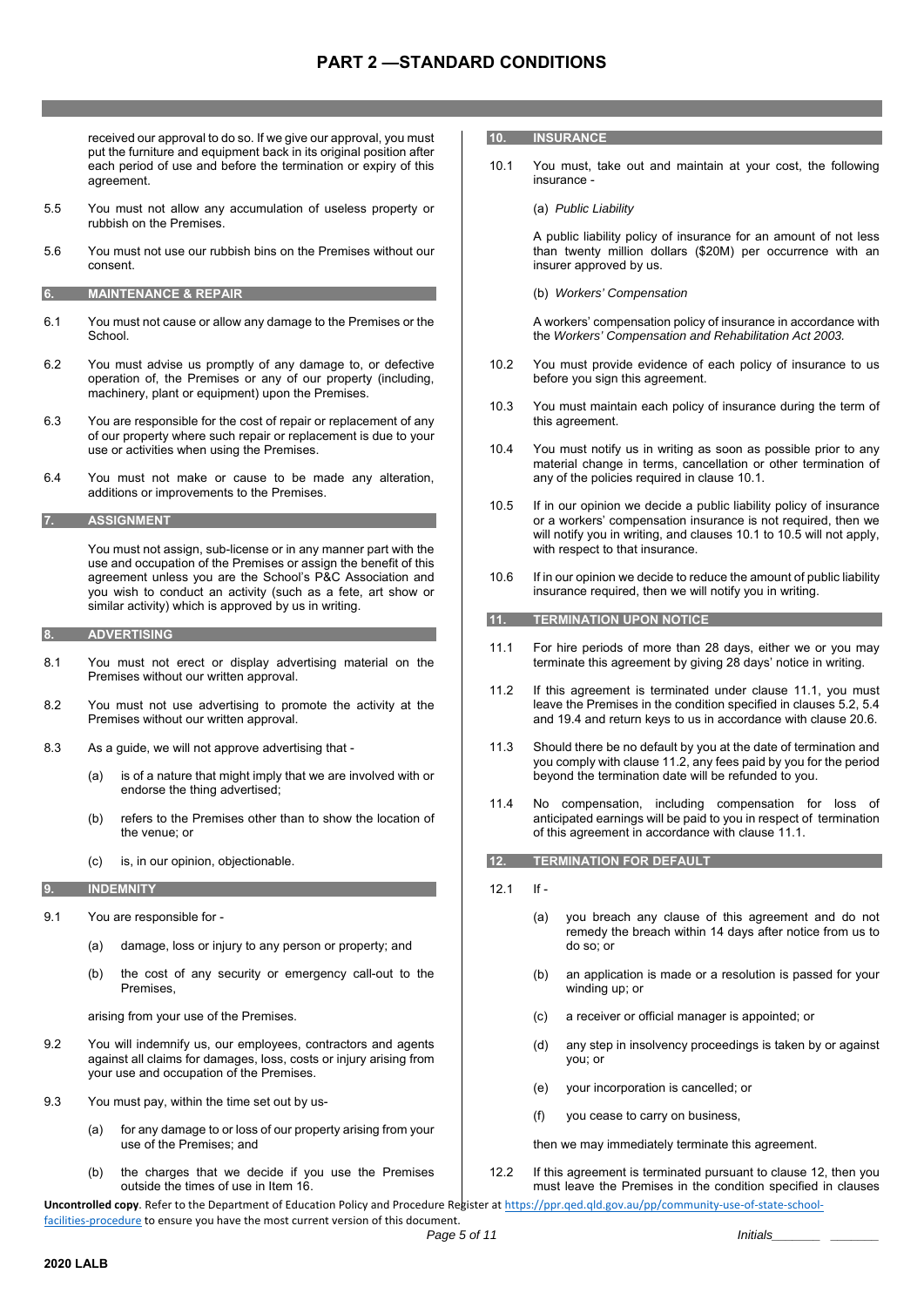5.2, 5.4 and 19.4 and return keys to us in accordance with clause 20.6.

- 12.3 Termination pursuant to clause 12 shall be without prejudice to any rights that either party may have against the other arising out of or connected with this agreement prior to the date of termination.
- **13. WARRANTIES**
- 13.1 We do not warrant that the Premises are fit, suitable, or adequate for your activities and all warranties able to be excluded by law are excluded.
- 13.2 You warrant that
	- (a) you are satisfied that the Premises are fit for the Permitted Use;
	- (b) the Premises are in good condition; and
	- (c) you have been given adequate information about the Premises to ensure its use without risk to any person.

#### **14. SCHOOL POLICIES AND PROCEDURES**

- 14.1 We may from time to time implement School policies, procedures and rules not inconsistent with or in derogation of your rights relating to -
	- (a) the use, safety, care and cleanliness of the School and Premises;
	- (b) the preservation of good order in the School and Premises;
	- (c) the comfort of persons lawfully using the School and Premises;
	- (d) the location of garbage and refuse pending its removal;
	- (e) the location and/or closure of the car park or the common areas or any part thereof;
	- (f) any other matter relevant to the administration of the School and Premises.
- 14.2 You must abide by all School policies, procedures and rules, as notified by us from time to time.
- 14.3 Without limiting clauses 14.1 and 14.2 you must
	- (a) not cause a nuisance, or interfere with the reasonable peace, comfort or privacy of other users of the Premises or School or neighbours of the School;
	- (b) not use the Premises for any illegal purpose or in our opinion, objectionable purpose;
	- (c) take all reasonable precautions to avoid fire and health hazards; and
	- (d) ensure that you, your Personnel, Participants, invitees and visitors do not smoke at any time on the Premises, on School land or within 5 metres outside the boundary of the School.

#### **15. ENTRY AND REMOVAL OF PERSONS**

15.1 In an emergency or where we reasonably believe that you are disturbing the good order and management of the School, we may -

- (a) refuse you or your Personnel, Participants, invitees or visitors entry to the Premises; or
- (b) direct you, or your Personnel, Participants, invitees or visitors to leave the Premises.

## **16. INJURY TO PERSONS**

- 16.1 You are responsible for the supervision, control, conduct and health and safety of your Personnel, Participants, invitees and visitors on the Premises.
- 16.2 You must notify us immediately of any injury to any person occurring on the Premises while in use by you and comply with the notification obligations under the *Work Health and Safety Act 2011* by reporting notifiable incidents to Workplace Health and Safety Queensland (WHSQ) on 1300 3620128.

## **17. DISPUTE RESOLUTION**

- 17.1 The parties shall seek to settle any dispute arising in connection with this agreement by negotiation, mediation or conciliation between the parties. In any such proceeding, each party may at its election be represented or accompanied by a qualified legal practitioner.
- 17.2 For the avoidance or settlement of disputes, and for the better management of this agreement, the parties each nominate contact persons in accordance with Item 5 and Item 9.

#### **18. COMPLIANCE WITH LAWS**

- 18.1 You must at your own cost, punctually comply with all relevant laws, regulations and the requirements of any statutory authority while using the Premises, and obtain, maintain and renew all Approvals during the term of this agreement.
- 18.2 You must ensure throughout the term of this agreement, that you and all your Personnel are appropriately qualified and trained and hold all current qualifications and certificates required in order to undertake their activities.
- 18.3 Without limitation to clause 18.1 and 18.2, you must at your own cost, ensure that throughout the term of this agreement, you comply with the *Working with Children (Risk Management and Screening) Act 2000* (the Act) and all Personnel required by the Act, hold a current and valid "blue card" issued by Blue Card Services, Department of Justice and Attorney-General which indicates that a person is eligible to work with children and young people in Queensland, pursuant to the Act.
- 18.4 You must provide documentary evidence of compliance with the requirements referred to in clause 18.1, 18.2 and 18.3, before you sign this agreement and thereafter, as requested by us.
- 18.5 You must promptly notify us if you receive any notice, order or direction from any statutory authority regarding the breach of any laws or regulations relating to your use of the Premises.
- 18.6 Nothing expressed or implied in the provisions of this agreement shall derogate from your liability, responsibility, duty or obligation to comply with the provisions of any statute, rule, regulation, local law or any other law in force from time to time in respect of the School and the Premises.
- 18.7 You acknowledge that you will prepare and lodge (at your cost) any development application or other approval that may be required by the local government or statutory authority to allow you to use the Premises for the Permitted Use. You will comply with all conditions imposed by the local government or statutory authority in relation to the development application or approval.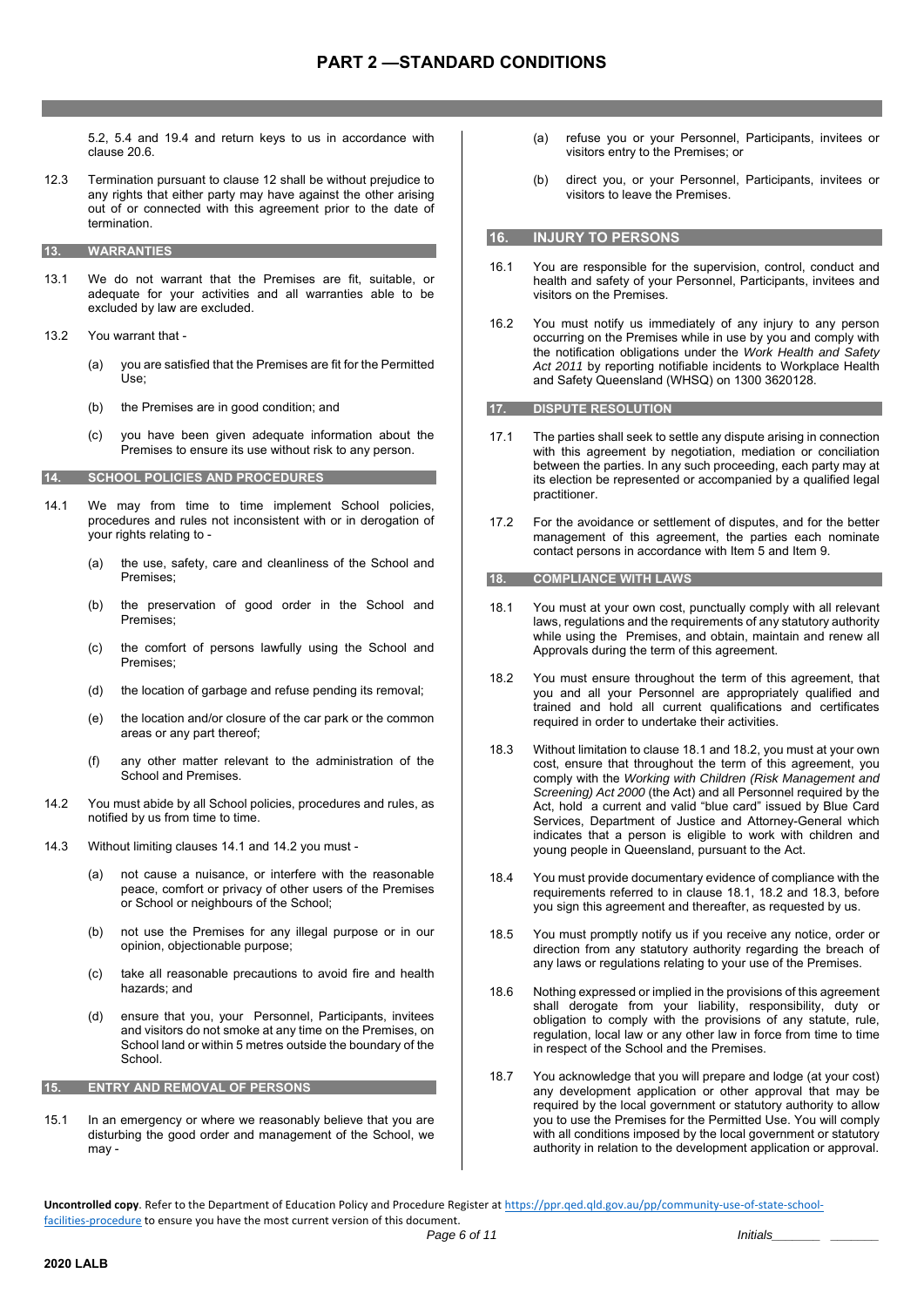#### **19. YOUR PROPERTY**

- 19.1 You may bring your property onto the Premises with our prior written consent.
- 19.2 You must ensure that property you bring onto the Premises are fit for use and comply with all relevant Australian Standards.
- 19.3 You are responsible for the care, maintenance and repair of any property you bring onto the Premises.
- 19.4 At the termination or expiry of this agreement you must remove from the Premises all your property and any other things, including rubbish, you bring on to the Premises. You will fix any damage to our property caused by you when removing your property. After 30 days all your property left on the Premises will be deemed abandoned by you and will become our property. We may, in our discretion sell or otherwise dispose of your abandoned property at your cost.

#### **20. ACCESS**

- 20.1 You are responsible for locking and securing the Premises after each use. We will give you a key for each lock or the access code to gain access to the Premises.
- 20.2 You must at the end of each use
	- (a) close and lock all doors, windows and gates on the Premises and if required, activate any electronic alarm system; and
	- (b) turn off all water taps, gas taps, lights, fans, air conditioners and other electrical equipment on the Premises.
- 20.3 You must not duplicate or provide keys and security codes to another person without our prior written consent.
- 20.4 You must ensure that the keys are stored securely when not in not in use.
- 20.5 You will on demand pay for the cost of replacing any locks or keys which are required to be replaced because you have lost the keys to the Premises.
- 20.6 You must return all keys to us on the termination or expiry of this agreement or if you do not return all keys to us, you will on demand pay for the cost of replacing any locks or keys to the **Premises**

#### **21. UNAVAILABILITY OF PREMISES**

- 21.1 We reserve the right at any time, to immediately suspend or terminate this agreement in the event of:
	- (a) an emergency or where we consider such action necessary for the safety of any person or property;
	- (b) a federal, state or local election;
	- (c) a community disaster where the Premises are required to provide disaster relief; or
	- (d) where an essential school need arises requiring exclusive use of the Premises.
- 21.2 Should there be no default by you at the date of suspension or termination, any fees paid by you for the period of the suspension or for the period beyond the termination date, will be refunded to you.
- 21.3 No compensation, including compensation for loss of anticipated earnings will be paid to you in respect of suspension

or termination of this agreement in accordance with clause 21.1.

#### **22. WAIVER**

No right under this agreement shall be deemed to be waived except by notice in writing signed by each party.

#### **23. VARIATION**

No variation to this agreement shall be valid unless it is in writing and signed by both parties.

#### **24. NOTICES**

- 24.1 Any notice, demand, consent or other communication required to be given under this agreement will be deemed to have been given -
	- (a) if sent by prepaid mail, on two (2) Business Days following posting;
	- (b) if hand delivered, on the date of delivery;
	- (c) if faxed, upon an apparently successful transmission being noted by the sender's facsimile machine; and
	- (d) if emailed, upon receipt by the sender of an acknowledgement that the communication has been properly transmitted to the recipient.
- 24.2 The respective addresses for service of the parties are set out in Item 5 and Item 9.
- 24.3 During school holidays, any notice you give to us must be given to both contacts named in Item 5.

#### **25. INTEREST ON UNPAID MONIES**

You are to pay interest to us on any monies due and payable under this agreement, and on any judgment in our favour in an action arising from the agreement until all outstanding monies, including interest are paid in full. The rate of interest is at a rate equal to the Commonwealth Bank of Australia's monthly overdraft index rate on the amount of any account that is not paid within thirty (30) days of the date of the account.

#### **26. P & C LIQUOR APPROVAL**

- 26.1 This clause 26 will only apply where liquor will be consumed, supplied or sold at the Premises.
- 26.2 If applicable, you must apply for an appropriate liquor permit under the *Liquor Act 1992,* (at your cost) before liquor is supplied or sold at the Premises for a social function.
- 26.3 You must obtain the approval from the Principal and Parents & Citizens' Association for -
	- (a) the social function being held on the Premises; and
	- (b) liquor being consumed, supplied, or sold on the Premises in accordance with any conditions notified to you.
- 26.4 No liquor is to be consumed, supplied, or sold at the Premises unless -
	- (a) the activity is a social function;
	- (b) you have answered Yes in Item 19;
	- (c) we have approved that liquor may be consumed, supplied, or sold at the Premises; and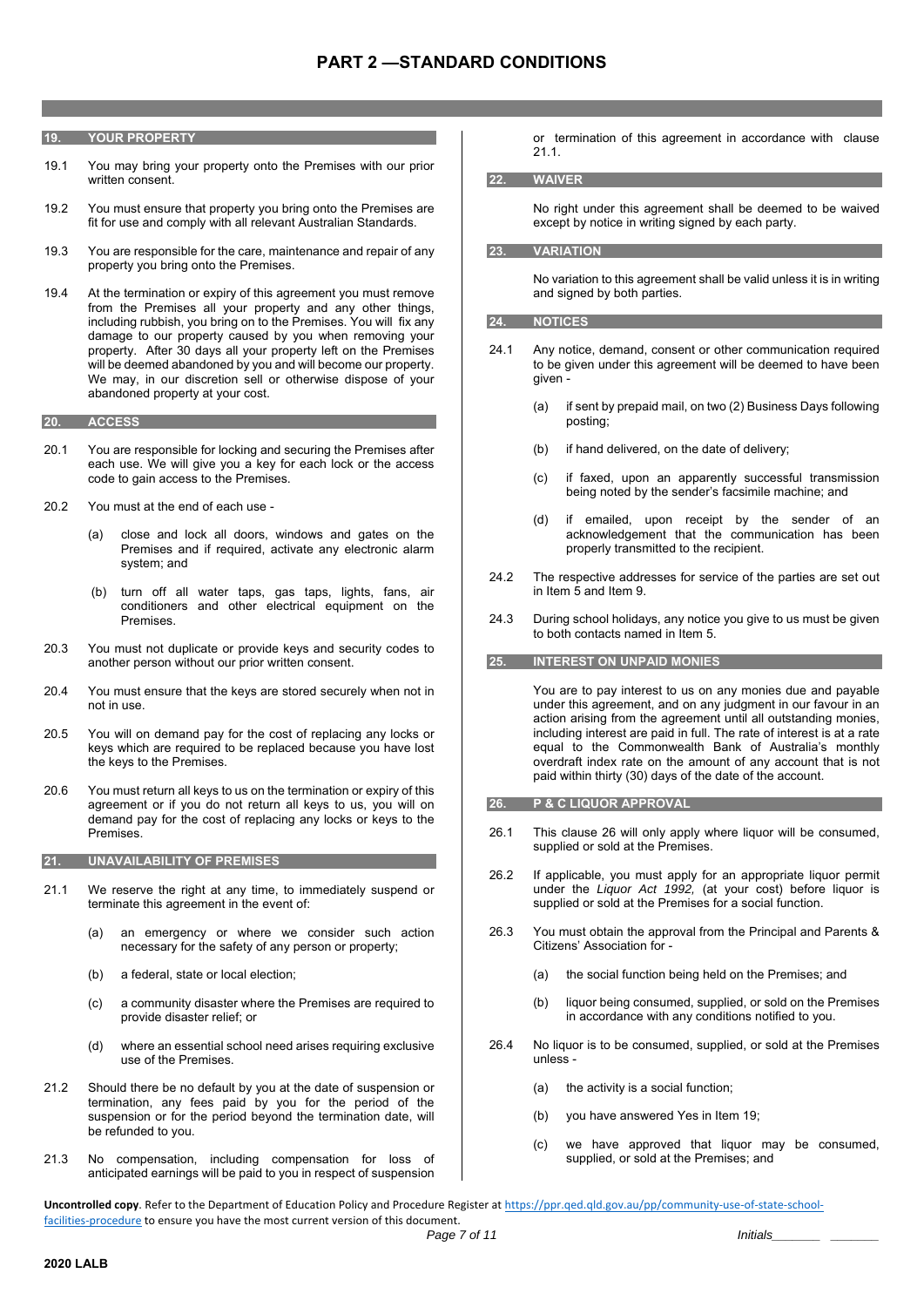- (d) the school Principal and Parents & Citizens' Association have provided approval under clause 26.3.
- 26.5 We may request that you provide us with a copy of the permit obtained under clause 26.2.
- **27. GOVERNING LAW**

This agreement is governed by the laws of Queensland.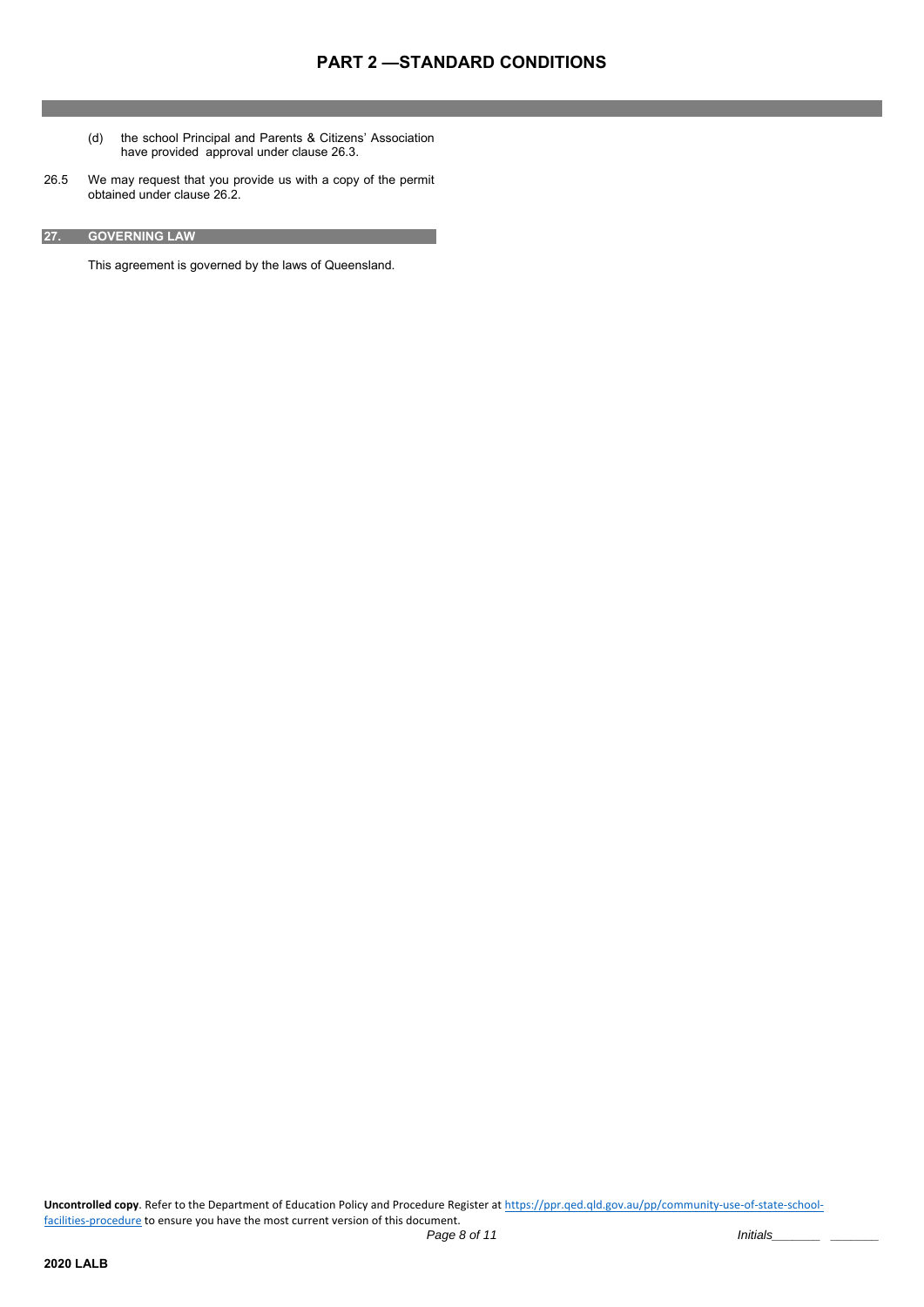# **PART 3 — SPECIAL CONDITIONS**

*State here any Special Conditions which apply to this agreement.*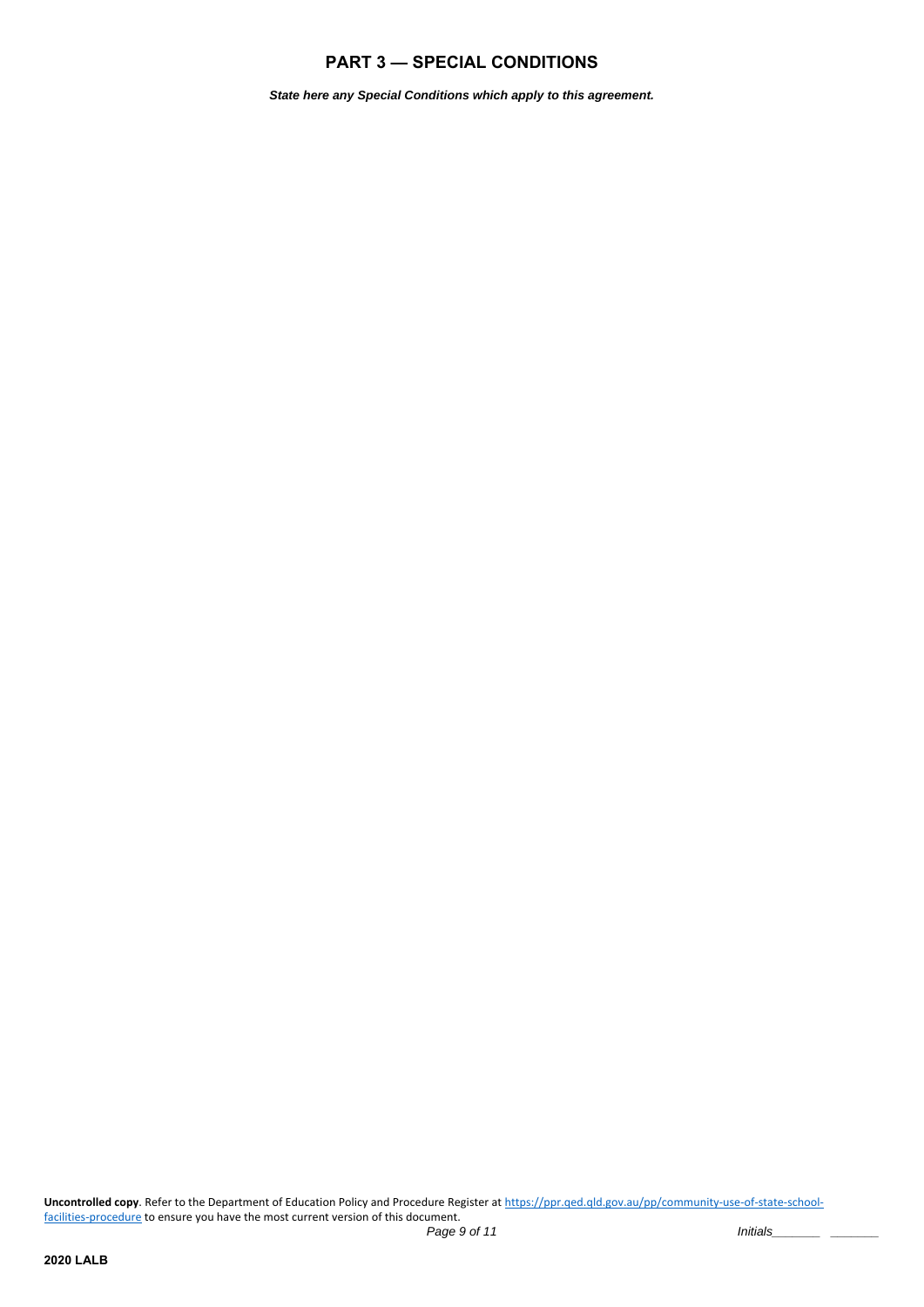# **PART 4 — PLAN OF SCHOOL AND PREMISES**

*Plan 1 - Site plan showing the School and clearly marking the Premises, routes of access, parking areas and any other areas relevant to this agreement*